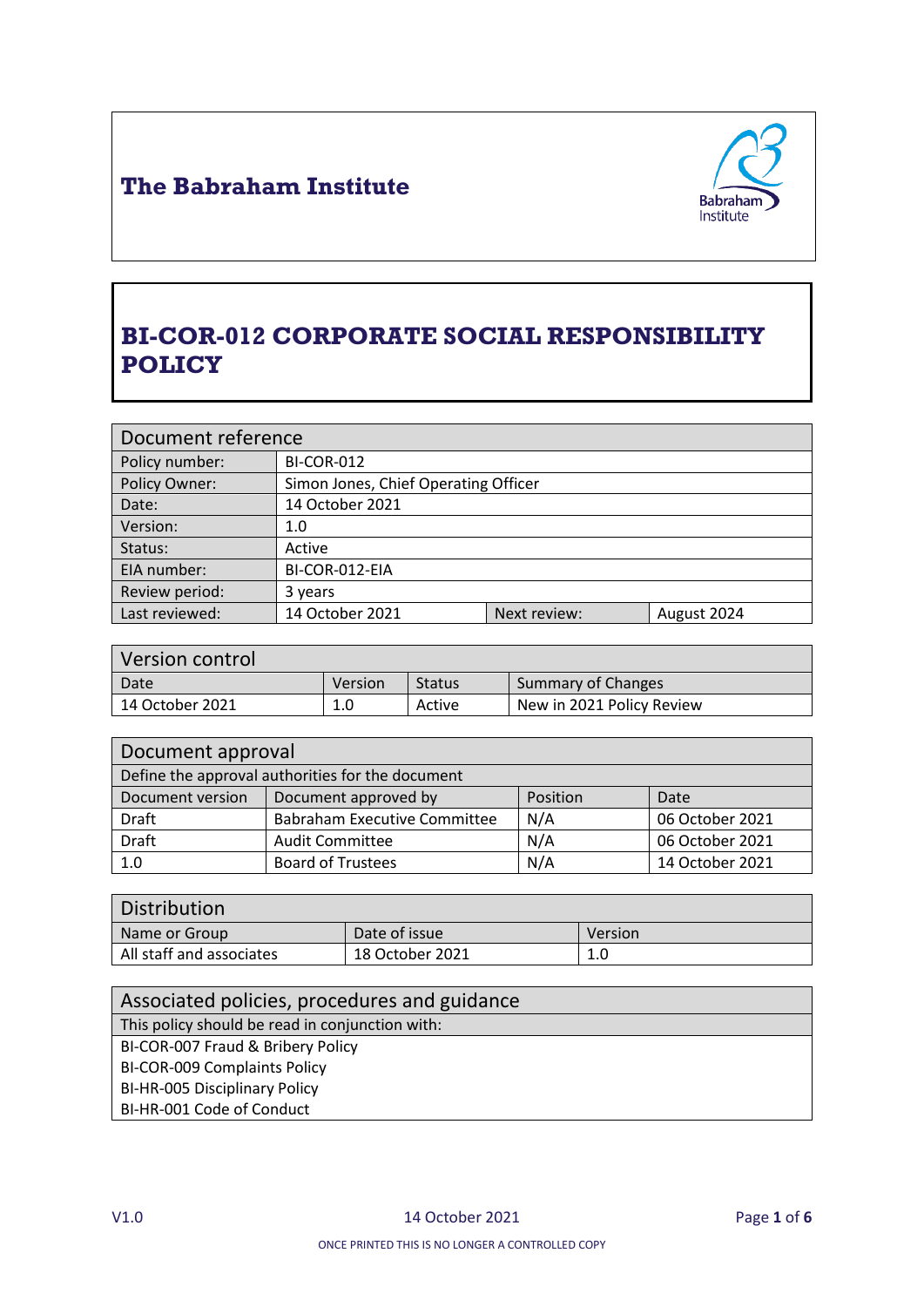## **Contents**

| 3. |  |
|----|--|
|    |  |
|    |  |
|    |  |
|    |  |
|    |  |
|    |  |
|    |  |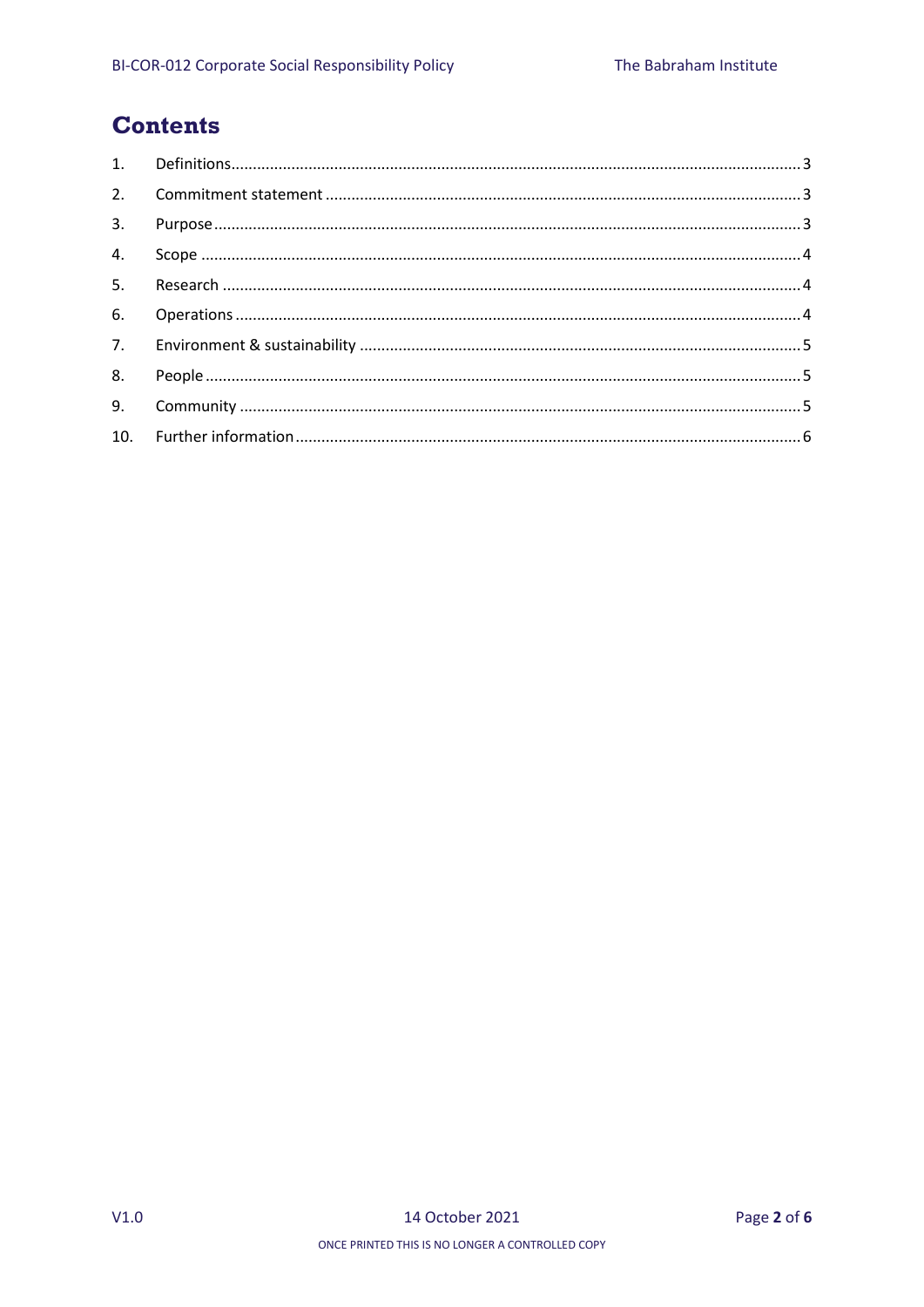# <span id="page-2-0"></span>**1. Definitions**

| "Corporate Social<br>Responsibility" | Corporate social responsibility (CSR) is a business model that<br>helps an organisation be socially accountable-to itself, its<br>stakeholders, and the public. By practicing corporate social<br>responsibility, also called corporate citizenship, organisations can be |  |
|--------------------------------------|---------------------------------------------------------------------------------------------------------------------------------------------------------------------------------------------------------------------------------------------------------------------------|--|
|                                      | conscious of the kind of impact they are having on all aspects of<br>society, including economic, social, and environmental.                                                                                                                                              |  |
| "Employee"                           | Institute employees on Institute or Babraham Institute Enterprise<br>Ltd (BIE) terms and conditions, Institute employees on BBSRC or<br>other terms and conditions, and Research Fellows on Institute terms<br>and conditions                                             |  |
| "Staff"                              | Employees and Babraham Institute registered PhD Students.                                                                                                                                                                                                                 |  |
| "Associates"                         | Research Fellows (Honorary), Honorary Members of Faculty, visiting<br>students, visiting researchers and workers (including consultants<br>and secondees), workers provided by a third party / contractors, and<br>Trustees.                                              |  |
| "Individuals"                        | Staff, associates, visitors and members of the public.                                                                                                                                                                                                                    |  |
| "Workers"                            | The Public Interest Disclosure Act 1998 (PIDA) protects workers<br>making a disclosure in the public interest from detrimental<br>treatment or victimisation from their employer. For the purposes of<br>PIDA, workers includes all staff and associates, defined above.  |  |

# <span id="page-2-1"></span>**2. Commitment statement**

- 2.1. At the Babraham Institute our mission is to be an international leader in research focusing on basic cell and molecular biology with an emphasis on healthy ageing through the human lifecycle.
- 2.2. Corporate social responsibility is about how the Institute aligns its activities with the expectations of people who may be affected in relation to its economic, social and environmental impacts and in accordance with its charitable status. These people and organisations include Institute employees, visitors, suppliers, funders and society as a whole.
- 2.3. We are committed to taking responsibility for our actions and encourage a positive contribution towards improving standards for our funders, collaborators and employees, minimising our impact on the environment and improving the quality of the local community.

# <span id="page-2-2"></span>**3. Purpose**

3.1. Corporate social responsibility (CSR) is vitally important to the Babraham Institute. Our policies ensure that we rigorously adhere to the highest standards in ethical behaviour, environmental sustainability, data security and more.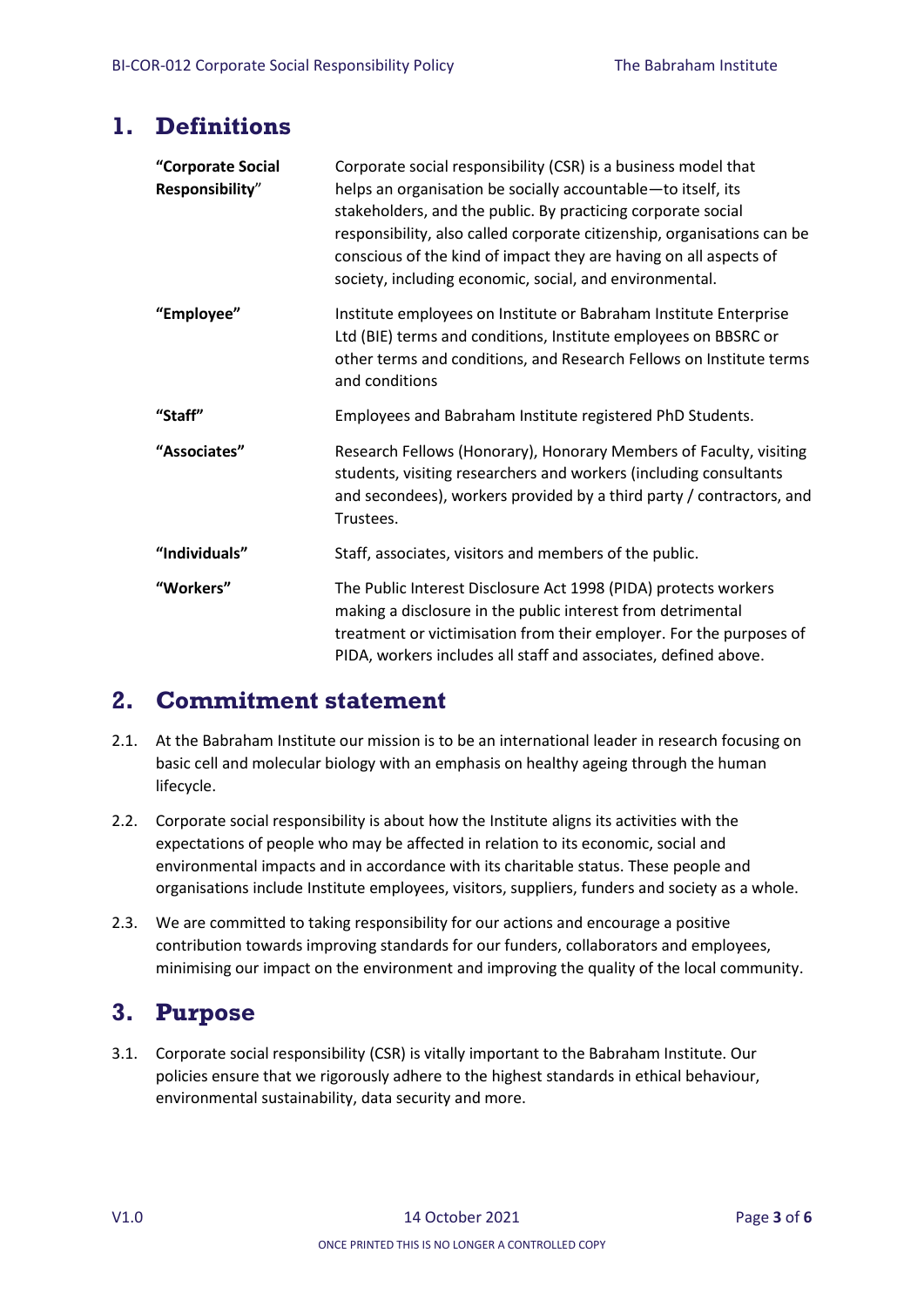- 3.2. The Institute's corporate responsibility policy sets out objectives in the following areas of the organisation:
	- Research
	- Operations
	- Environment and Sustainability
	- People
	- **Community**

#### <span id="page-3-0"></span>**4. Scope**

- 4.1. This policy applies to:
	- Institute employees on Institute or Babraham Institute Enterprise Ltd (BIE) terms and conditions
	- Institute employees on BBSRC or other terms and conditions
	- Research Fellows on Institute terms and conditions
	- Honorary Members of Faculty
	- Research Fellows (Honorary)
	- Babraham Institute registered PhD students
	- Visiting students
	- Visiting researchers and workers, including consultants and secondees
	- Workers provided by a third party / contractors
	- Visitors
	- **•** Trustees
- 4.2. This policy is public facing on the Institute's website.

#### <span id="page-3-1"></span>**5. Research**

- 5.1. We are committed to maintaining high standards in all areas of our research; to that end, we will strive to ensure that all funding is used appropriately (and in accordance with all regulations and requirements) to produce reproducible, well planned and executed, excellent science.
- 5.2. We will:
	- Foster academic excellence in life sciences research;
	- Continue growth in blue-skies and real-world research that benefits society and the economies in which our research expertise can be applied;
	- Maintain a caring and supportive academic environment for all staff and associates;
	- Adhere to the principles of Open Science;
	- Promote Research Integrity within the Institute and with all collaborators.

### <span id="page-3-2"></span>**6. Operations**

- 6.1. We will ensure that we continue:
	- To meet all relevant legal, regulatory and Institute policy requirements;
	- To act ethically, fairly and transparently at all times in its dealings;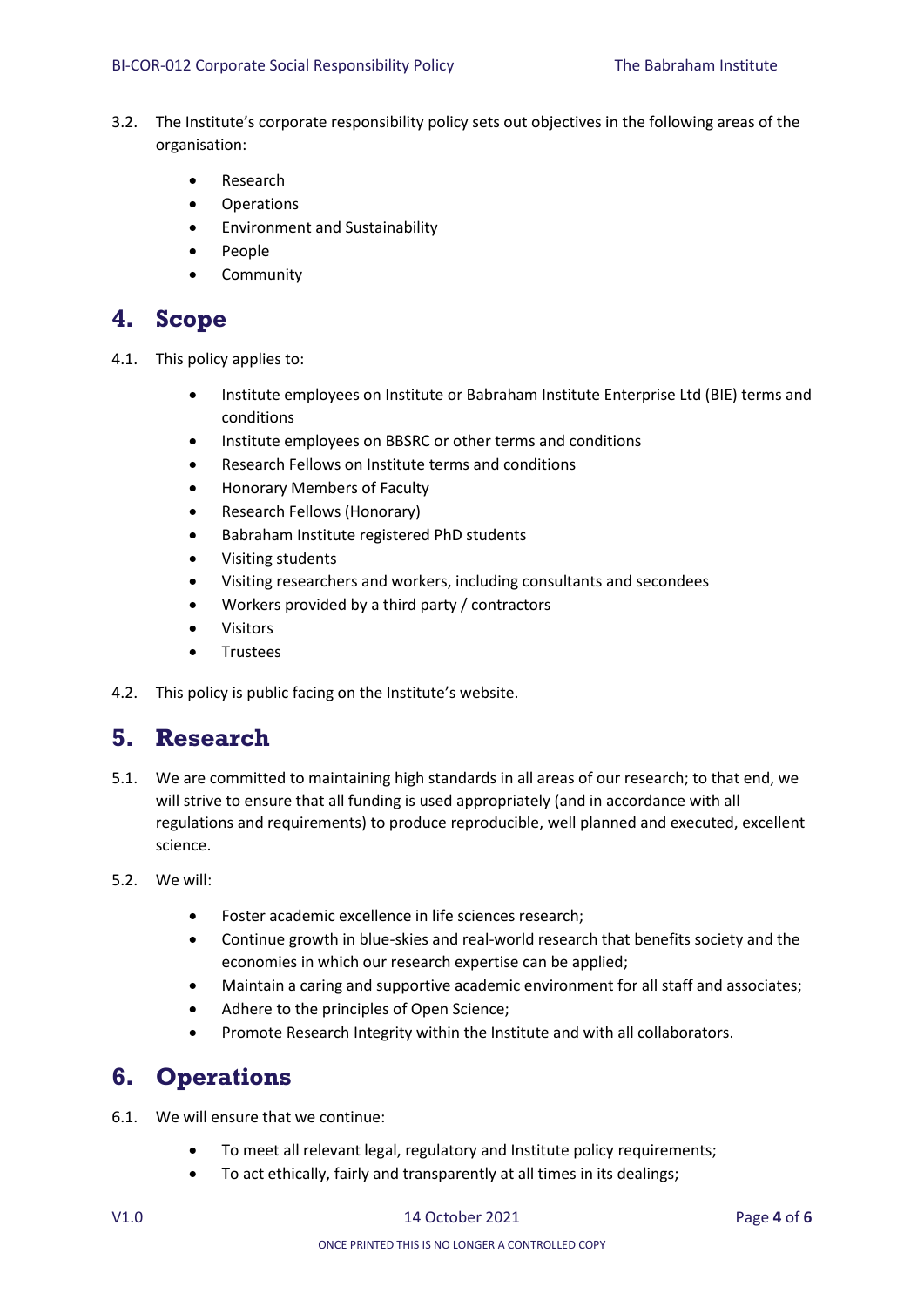- To work with suppliers, funders and collaborators that meet our ethical standards;
- To maintain internal controls adequate to ensure standards are met.

### <span id="page-4-0"></span>**7. Environment & sustainability**

- 7.1. The Institute seeks to make a positive impact through outstanding environmental sustainability performance. This is a level of ambition that presents a huge challenge that will take time and resources to fulfil. It will mean that the way we deliver some activities will need to be different, many behaviours changed, and projects redefined.
- 7.2. We will:
	- Support staff to be aware of their contribution as socially responsible citizens;
	- Engage with suppliers who share our approach with respect to sustainable and socially responsible business practices;
	- Engage with the local community when considering major campus infrastructure developments;
	- Continue to manage our carbon footprint responsibly and seek to reduce it wherever possible;
	- Promote sustainable transport options for staff , Trustees and partners;
	- Produce a "Green Labs" Action plan under our Green Labs strategic initiative and implement all practical initiatives.

## <span id="page-4-1"></span>**8. People**

- 8.1. Our organisation encompasses our staff, associates and collaborative partners: We will continue to:
	- Protect our staff and associates
	- Ensure our staff recruitment and selection processes are fair and transparent;
	- Ensure staff are supported to maintain an appropriate work-life balance;
	- Enhance, through best practice, our equality, diversity and inclusion policies, and dignity and respect codes of practice;
	- Support staff with charitable giving through payroll deductions, where requested;
	- Promote open and accessible events across our local community;
	- Support staff and associates in their learning and development.

### <span id="page-4-2"></span>**9. Community**

- 9.1. We recognise that the Institute has a large impact in the area and we aim to make the community in which we operate a better place. We are proud to work together with communities at a local, national and global level. We collaborate with partners, our suppliers and external stakeholders in ways that are both socially responsible and mutually beneficial for staff, associates, and the Institute.
- 9.2. We will:
	- Engage in constructive dialog with local national and global stakeholders;
	- Develop policy in areas of our expertise in conjunction with funders and regulators;
	- Foster a greater understanding of our science through public engagement;